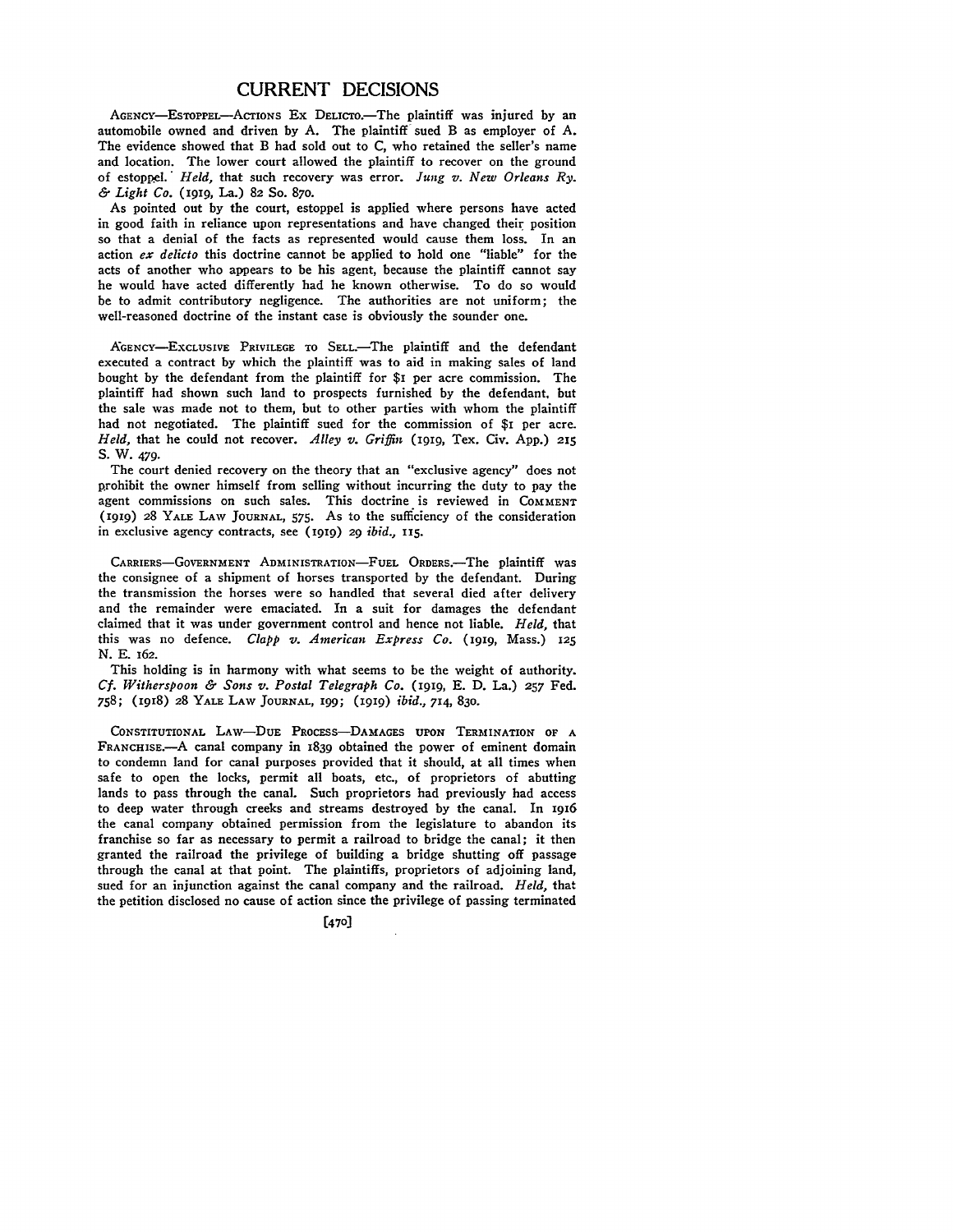with the abandonment of the franchise **by** the consent of the legislature. *Johnson v. Lake Drummond Canal & Water Co.* (i99, Va.) **99 S. E. 771.** See COMMENTS, *supra,* p. **431.**

**CONSTITUTIONAL** LAW-WAR POWERS-PROHIBITION.The plaintiff sued for an injunction against the United States Attorney and the Collector of Internal Revenue enforcing against him the penalties provided in the War Time Prohibition Act as amended **by** the Volstead Act. The plaintiff was manufacturing beer containing more than **o.5** and less than **2.75** *per cent.* of alcohol. The plaintiff contended that the question of this beverage being intoxicating was issuable, that Congress could not probihit the making of non-intoxicating liquors, and that the prohibition could not without compensation be extended to liquor acquired before the passage of the act. *Held,* that a dismissal of the petition was correct; the vital point being that "there was no appropriation of private property, but merely a lessening of value due to a permissible restriction imposed upon its use." *Ruppert v. Caffey* (Jan. 5, 1920) U. S. Sup. Ct. Oct. Term **i919,** No. 603.

For discussion of this and the companion cases, see **COMMENTS,** *supra,* p. 437.

CONSTITUTIONAL LAW-WAR POWERS-WARTIME PROHIBITION AND NON-INTOXICATING LIQUORS.-The defendant was indicted for using food products in the manufacture for beverage purposes of beer containing one-half of one *per cent.* of alcohol, in violation of the War Time Prohibition Act and the President's Proclamations thereunder. The Act was directed against "beer, wine *or other intoxicating malt or vinous liquors!' Held,* that a demurrer to the indictment was properly sustained. *United States v. Standard Brewery* (Jan. **5, 1920) U. S.** Sup. Ct. Oct. Term **I919,** No. 458.

The court stressed the words *or other intoxicating;* declared its inability to rule as matter of law that beverages containing not more than one-half of one *per cent.* of alcohol were intoxicating; declined to pass on the power of Congress to prohibit non-intoxicating liquors; and distinguished Internal Revenue Department rulings as classifications for purposes of taxation which could not enlarge criminal liability under Acts of Congress. See further **COMMENTS,** *supra,* p. 437.

CONTRACTS-OFFER **AND ACCEPTANCE-SILENCE OF** OFFEREE **AS ACCEPTANCE-**On March **26, 1917,** the defendant's traveling salesman solicited and received at the plaintiff's country store a written order for **5o** barrels of meal, the order expressly stating that the salesman had no power to make a contract and that the order should not be binding until accepted **by** the defendant at its own office. The meal was to be ordered out **by** the plaintiff **by July** *31,* or storage was to be charged thereafter. The salesman continued to make weekly calls upon the plaintiff, but nothing was said **by** either party as to this order, until May **26,** when the plaintiff ordered the meal to be shipped. The defendant at once said that it had not accepted the order. In the meantime war had been declared and prices had risen. *Held,* that the defendant's silence for two months was unreasonable and that it operated as an acceptance of the order. *Cole-.Mclntyre-Norfleet Co. v. Holloway* **(I919,** Tenn.) **214 S.** W. 817.

See **COMMENTS,** *supra,* **p. 441.**

COURTS-JURISDICTION-ORIGINAL **JURISDICTION** OF UNITED **STATES SUPREME** CouRT.-The complainant, a citizen of New Jersey, asked leave to file an original bill against certain United States officers and against the State **of** New Jersey for an injunction against the enforcement of the Eighteenth Amendment or legislation under it, on the ground that the amendment was void. *Held,*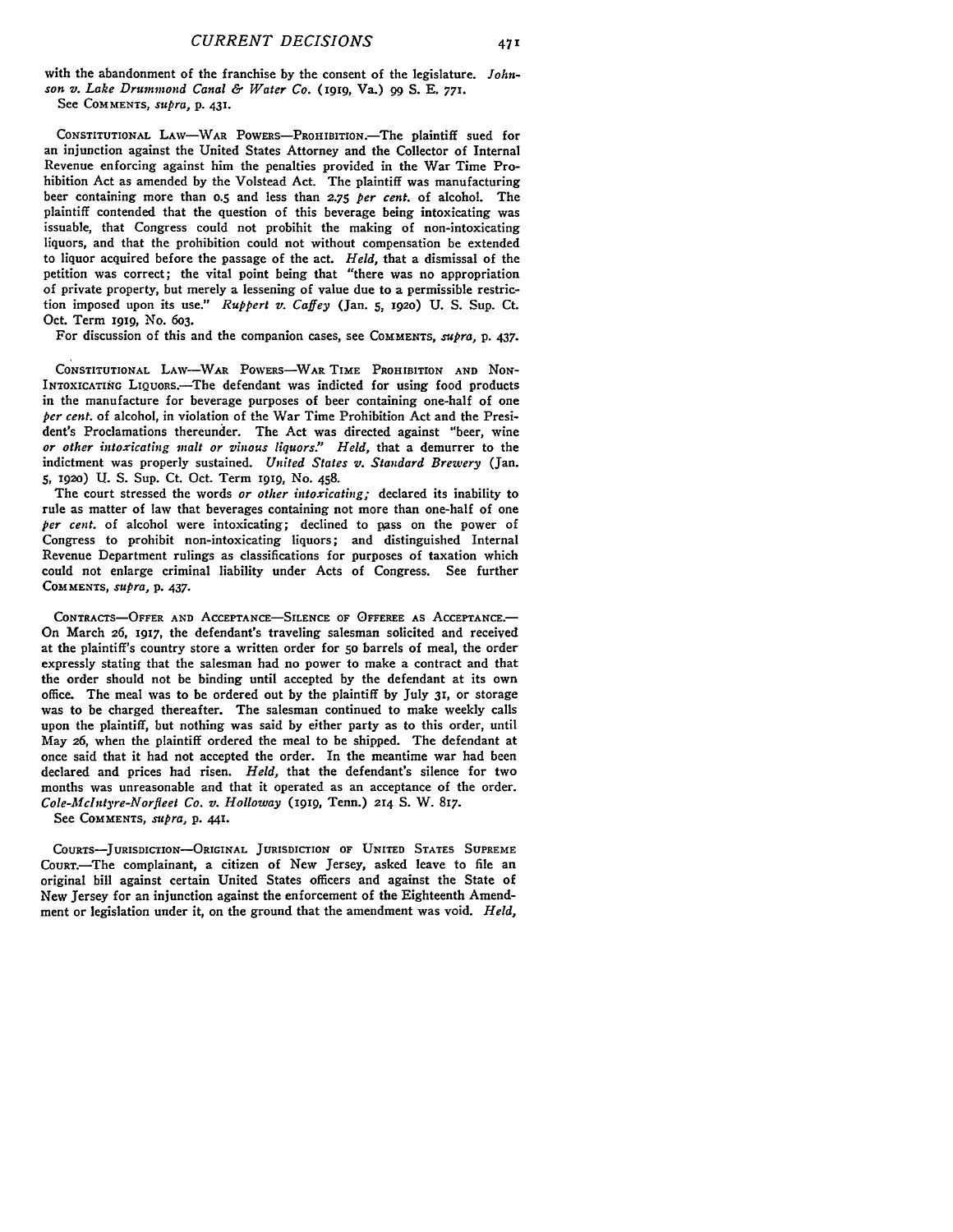chat the Supreme Court had no jurisdiction, as section 2, Article **3,** of the Constitution conferring original jurisdiction upon the court "in all cases affecting ambassadors  $\ldots$  and those in which a State shall be a party  $\ldots$ ." merely *distributes,* and does not *confer* jurisdiction; and since a citizen may not sue his sovereign state without its consent. *Duhne v. New Jersey* (Jan. 12, 192o) U. S. Sup. Ct. Oct. Term **1919.**

The decision accords wholly with previous authority. The result desired by the complainant is, however, being achieved by another road. The daily press carries reports, under date of January **19,** of leave granted Rhode Island, through its Attorney General, to contest the validity of the amendment and the enforcement act.

**DAMAGES-INTEREST-UNLIQUIDATED AMOUNT-WRONGFUL** DEATH.-In an action under the federal Employers' Liability Act to recover for the death of her husband, the plaintiff claimed interest on the amount of the verdict from the date of the death to the time the verdict was returned. *Held,* that such interest should not be allowed. *Bennett v. Atchison, etc., Ry.* (igig, Iowa) **174** N. W. 805.

The court reasoned that the damages must be measured by the amount of support the widow would have received from the decedent, if he had lived his expectancy and that the greater part of this would not have been received until long in the future; and that as it was impossible to calculate the amount she would have received between the time of death and the verdict, interest on that amount must also be denied. The decision is in accord with cases collected in 22 *Cyc.* 1512, note I.

DAMAGES-WRONGFUL DEATH-FUNERAL EXPENSES.-In an action for wrongful death the jury was instructed that the funeral expenses should be considered an element of the damages. *Held,* that such instruction was error. *Brady v. Haw* (1gig, Iowa) 174 N. W. **331.**

The reason of the decision was that death was inevitable, and that a burial would be given at death in a Christian country. Hence, the estate lost, as a proximate result of the defendant's wrong, only the use of the money during the expectancy. The theory advanced by the court seems satisfactory. See Demogue, *Validity of the Theory of Compensatory Damages (19x8)* **27** YALE **LAW JOURNAL,** 585.  $\sim$ 

EQUITY-BILL OF DiscovEY.--The plaintiff, after the expiration of his patent, brought an action to recover damages for infringement by the defendant. He also filed a bill of discovery praying that the defendant be ordered to state and produce the records of all the profits made from the sale of the article during the existence of the patent. *Held,* that the bill be denied. *Munger v. Firestone Tire & Rubber Co.* (Nov. 12, igig) **C. C. A.** 2d, Oct. Term, 1gig, No. 18.

A bill of discovery is allowed only to obtain the disclosure of facts in the possession of the defendant which are necessary to. the existence of the cause of action relied on by the plaintiff. See **i** Pomeroy, *Equity Jurisprudence* (4th ed. 1918) sec. 2oi. Since the *amount* of damages was not essential, the bill in the instant case was properly refused. The court cited a quotation which suggested that a *subpoena duces tecum* would have been the proper remedy.

JUDGMENTS-RES JUDICATA-LATER EXISTING RIGHTS-WIDOW'S AWARD.-Just prior to their marriage, the plaintiff's husband conveyed his property to the defendant without consideration. Upon the death of the husband, the plaintiff probated his will and was granted a widow's award. The estate

472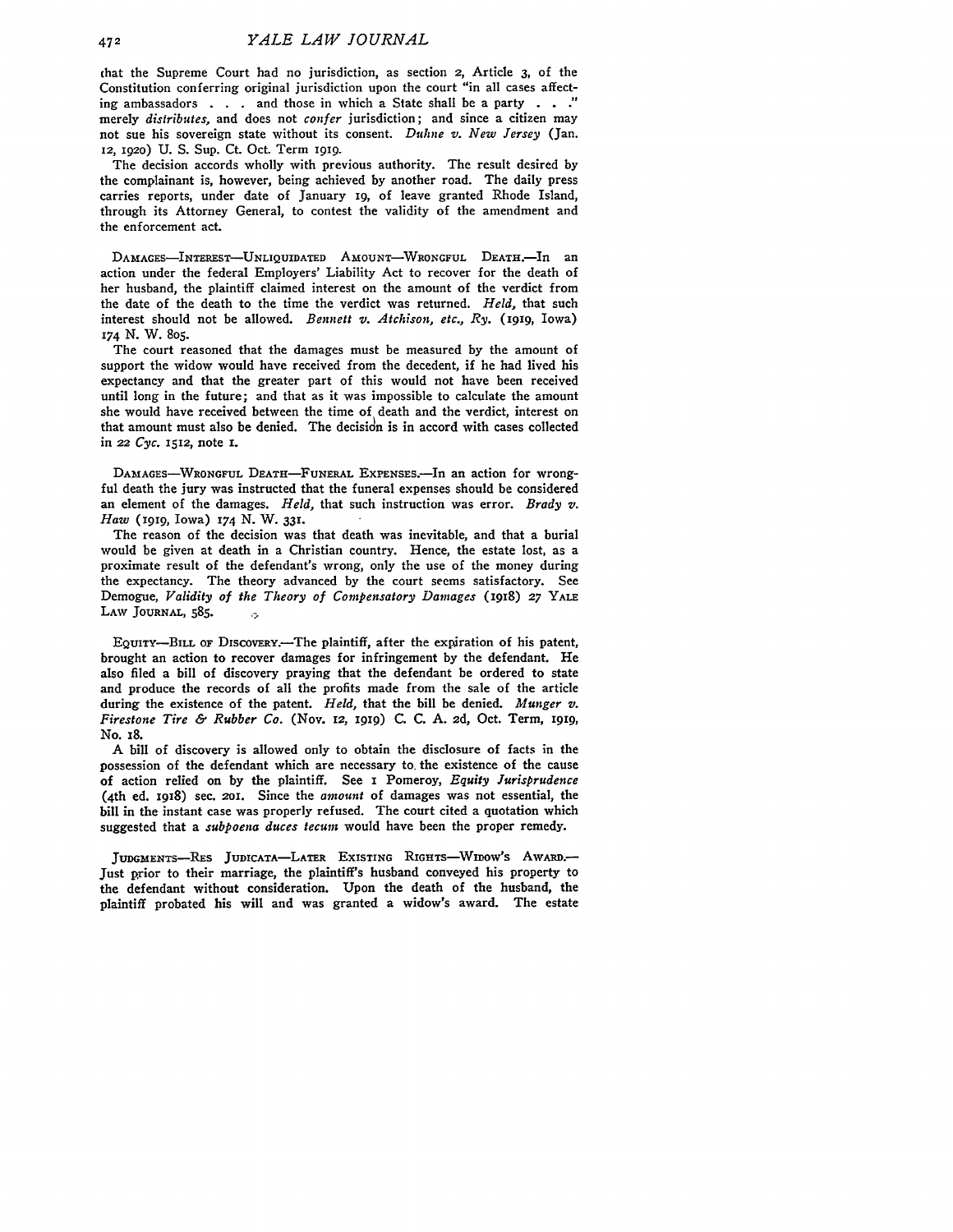being without funds, she brought an action to have the conveyance to the defendant set aside or the property charged with the award. *Held,* that the defendant should hold the property subject to the award. *Deke v. Huenkemeier* (gIg, **Il.)** *x24* **N.** E. 381.

In a former action, brought by the plaintiff during the marriage, it was held that the defendant's deed was subject to the plaintiff's inchoate right of dower. *Deke v. Huenkemeier* **(1913) 26o** Ill. 131, **102 N.** E. lo5g. This decision is in accord with the general rule. See (IgIg) 28 YALE LAW **JOURNAL,** 7O. The court properly overruled the defendant's contention that the earlier decision rendered the plaintiff's claim *res judicata,* no award having been made at that time.

SALES-BULK SALES AcT-STocK OF **MERCHANDISE-RESTAURANT SUPPLIES.-** The plaintiff supplied goods to the defendant's restaurant. While the bill was still unpaid, the defendant sold the restaurant, including fixtures and canned goods on hand, to the co-defendants. The provisions of the Bulk Sales Act were not complied with and the plaintiff claimed that the sale was, therefore, void as to creditors. The Bulk Sales Act applied to "the sale in bulk **. .** of a stock of merchandise." *Held,* that this was not a sale within the terms of the Act. *Swift & Co. v. Tempelos* (1919, N. C.) ioi S. E. 8.

The case raised the question whether a restaurant proprietor *sells* the food which he sets before his patrons; the court answered in the negative. Although the decisions are not entirely harmonious, it is believed the instant case is with the majority. The cases may be found discussed in COMMENTS (1914) **24** YALE LAW JOURNAL, 73; and (1918) **27** *ibid.,* io6g, note 3.

TAXATION-DOMICIL-INTENT TO CHANGE.-The petitioner claimed to have an immunity from paying Virginia taxes. The evidence showed that after leaving Ohio in igoo with no intent to return, he traveled abroad. Upon his return he rented for a year and occupied an apartment in Washington, D. C. In **19o5** he purchased a farm in Virginia and prior to **1915** spent the greater portion of each year there, although he continued to frequent health haunts at regular intervals and to enjoy repeated sojourns in Washington. While absent from his farm he resided at hotels and apartment houses. He paid a capitation tax in the county in which his farm was located and reported there his income for taxation. While away from Virginia he made out the federal income tax as a resident of Virginia. But when summoned to pay Virginia taxes, he claimed to be a resident of and domiciled in Washington. *Held,* that the petitioner was a resident of Virginia. *Bowen v. Commonwealth* **(1919,** Va.) **xor** S. **E. 232.**

The court stated correctly that the case "involves fundamentally the problems of an accurate analysis of that complex aggregate of fact and intention, i. e., physical facts and mental facts which go to make up the legal concept of domicile." Such an analysis will be found in **(917) 26** YALE LAW **JOURNAL,** 796, a considerable portion of the language of which note was apparently embodied in the opinion of the principal case.

TAXATIoN-INHERITANCE TAXES-DEDUCTION OF FEDERAL ESTATE TAX BEFORE COMPUTING STATE INHERITANCE TAx.-In assessing the tax imposed **by** the Indiana Inheritance Tax Law, the circuit court allowed a deduction from the value of the decedent's property of the federal estate tax paid by the executor. The State appealed. *Held,* that the deduction was proper. *State v. First Calument T. & S. Bank* **(i919,** Ind. **App.) 125** N. **E. 200.**

This decision accords with the view adopted **by** the majority of the jurisdictions which have passed upon the problem. *Contra,* **see** *In re Week's Estate*